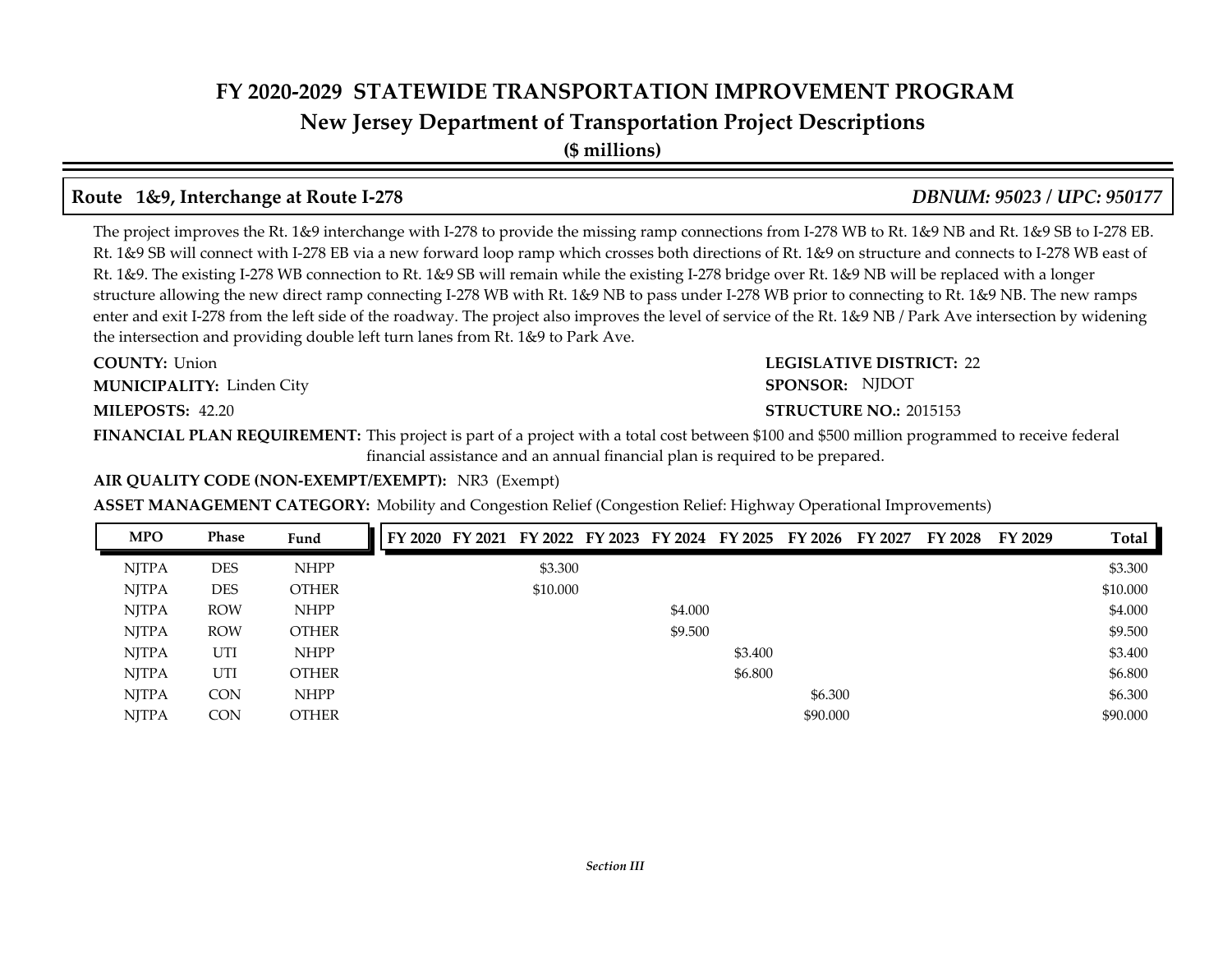# **New Jersey Department of Transportation Project Descriptions**

**(\$ millions)**

#### **Route 9, Atkinson Avenue to Bayview Drive** *DBNUM: 15397 / UPC: 153970*

Initiated from the Pavement Management System, this project will resurface within the project limits.

**COUNTY:** Atlantic

**MUNICIPALITY:** Somers Point City, Absecon City

**MILEPOSTS: STRUCTURE NO.:** 32.4-43.8

**FINANCIAL PLAN REQUIREMENT:**

**LEGISLATIVE DISTRICT:** 2 **SPONSOR:** NJDOT **STRUCTURE NO.: N/A** 

**AIR QUALITY CODE (NON-EXEMPT/EXEMPT):** S10 (Exempt)

**ASSET MANAGEMENT CATEGORY:** Infrastructure Preservation (Road Assets: Highway Resurfacing)

| <b>MPO</b> | Phase | Fund        | ' 2020<br>тv | 2021    | 2022<br>FY | $\frac{1}{2}$ 2023<br>ЕV | FY 2024 | FY<br>12025 | FY 2026 | FY 2027 | FY 2028 | FY 2029 | Tota.   |
|------------|-------|-------------|--------------|---------|------------|--------------------------|---------|-------------|---------|---------|---------|---------|---------|
| SJTPO      | CON   | <b>NHPP</b> |              | \$7.900 |            |                          |         |             |         |         |         |         | \$7.900 |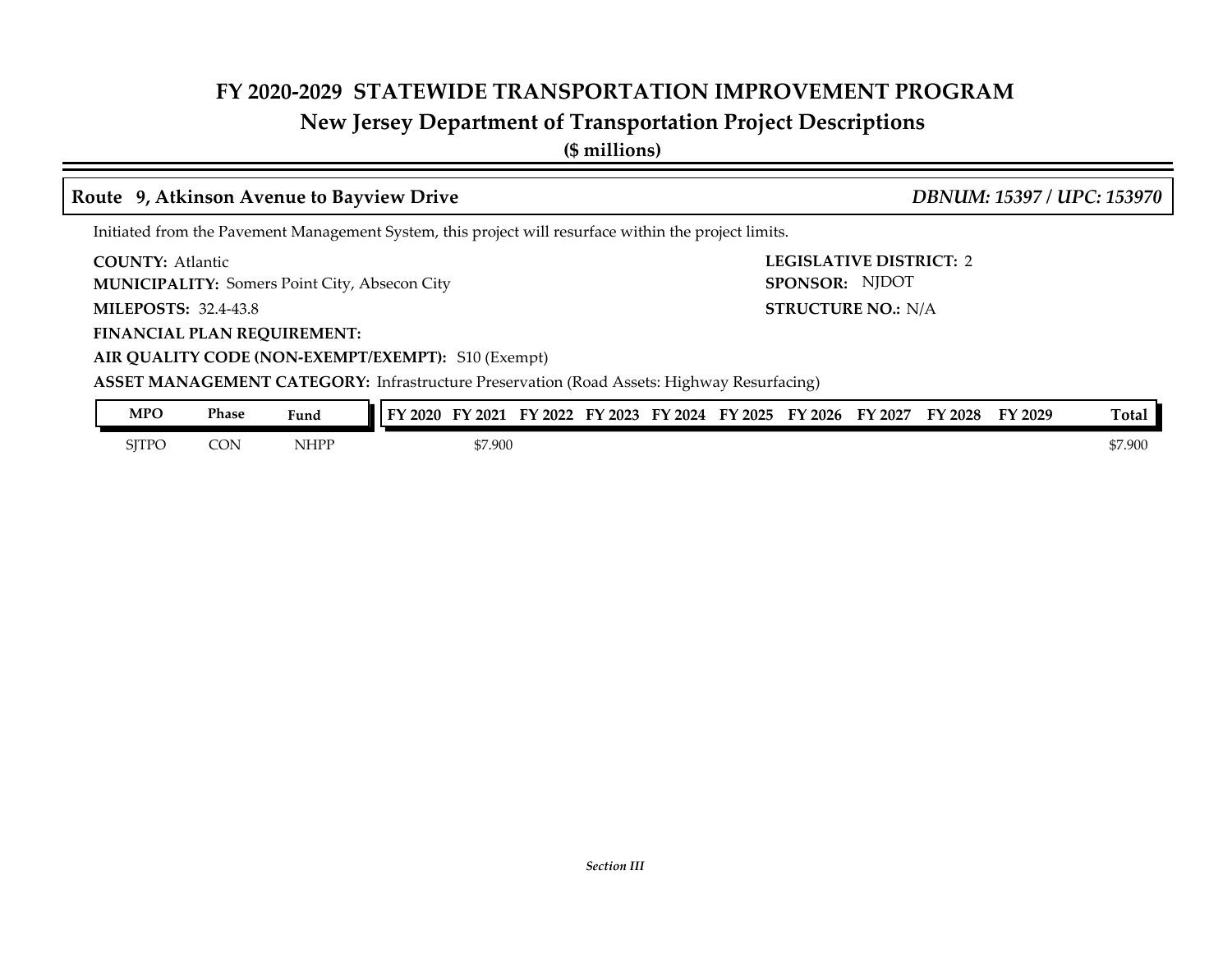# **New Jersey Department of Transportation Project Descriptions**

**(\$ millions)**

### **Route 9, Indian Head Road to Central Ave/Hurley Ave, Pavement** *DBNUM: 11418 / UPC: 114180*

Initiated from the Pavement Management System, this project will resurface within the project limits. Project will include safety improvements and Federal ADA compliance.

**COUNTY:** Ocean

**MUNICIPALITY:** Toms River Twp, Lakewood Twp

**MILEPOSTS: STRUCTURE NO.:** 94.5 - 101.7

**LEGISLATIVE DISTRICT:** 10, 30 **SPONSOR:** NJDOT STRUCTURE NO.: 1504150, 1504151, 1504153

**FINANCIAL PLAN REQUIREMENT:**

#### **AIR QUALITY CODE (NON-EXEMPT/EXEMPT):** S10 (Exempt)

**ASSET MANAGEMENT CATEGORY:** Infrastructure Preservation (Road Assets: Highway Rehab and Recon)

| MPO   | Phase      | Fund | $\degree$ 2020<br>$T_{\rm N}$ | FY 2021 | FY 2022  | FY 2023 | FY 2024 | FY 2025 | FY 2026 | FY 2027 | FY 2028 | <b>FY 2029</b> | Total    |
|-------|------------|------|-------------------------------|---------|----------|---------|---------|---------|---------|---------|---------|----------------|----------|
| NJTPA | <b>CON</b> | NHPF |                               |         | \$36.700 |         |         |         |         |         |         |                | \$36.700 |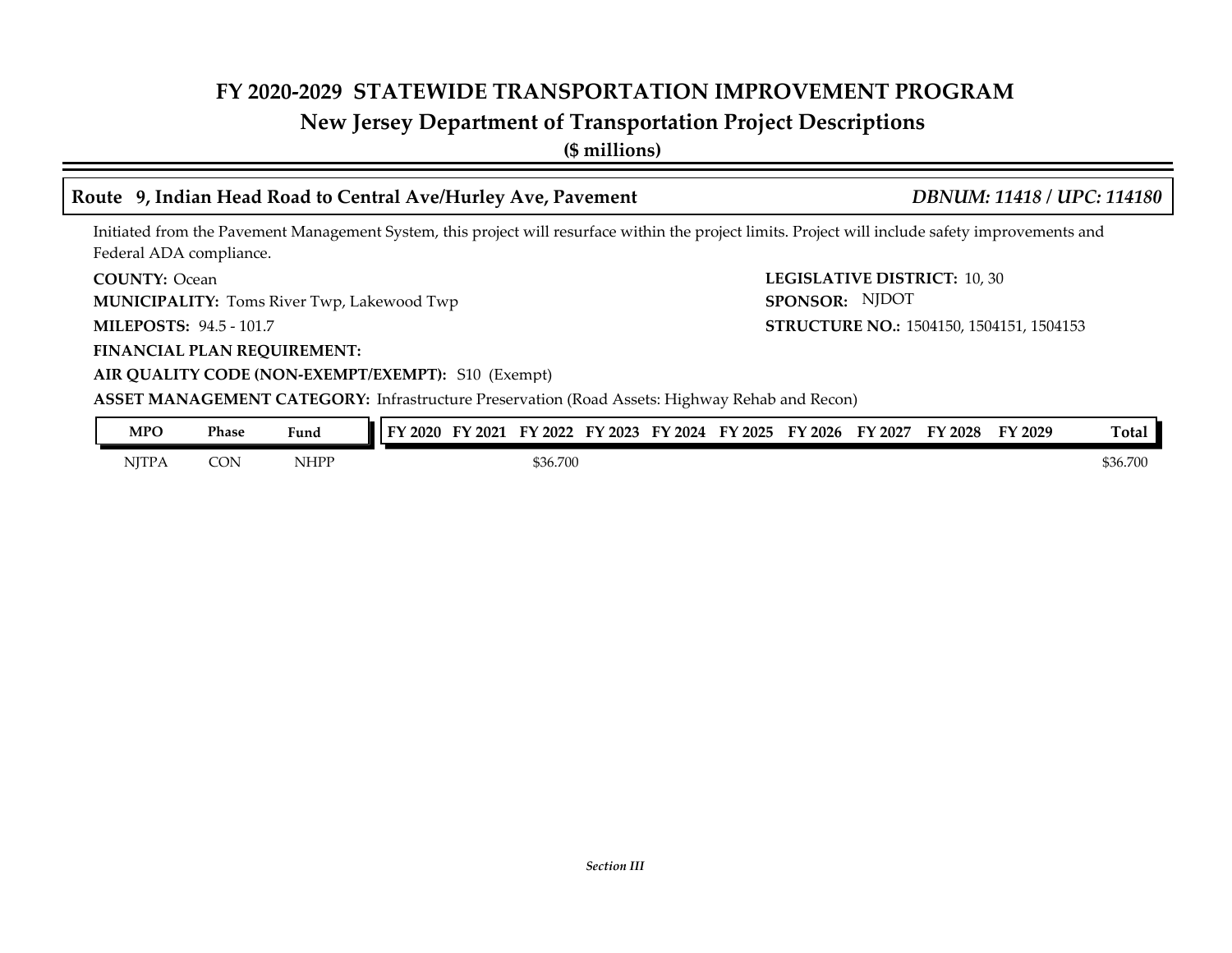# **New Jersey Department of Transportation Project Descriptions**

**(\$ millions)**

# **Route 9, Jones Rd to Longboat Ave** *DBNUM: 11330 / UPC: 113300*

**LEGISLATIVE DISTRICT:** 9

**SPONSOR:** NJDOT

**STRUCTURE NO.: N/A** 

Initiated from the Pavement Management System, this project will resurface both directions within the project limits.

**COUNTY:** Ocean

**MUNICIPALITY:** Lacey Twp, Berkeley Twp, Beachwood Boro, Pine Beach Boro

**MILEPOSTS: STRUCTURE NO.:** 81.8 - 89.62

**FINANCIAL PLAN REQUIREMENT:**

**AIR QUALITY CODE (NON-EXEMPT/EXEMPT):** S10 (Exempt)

**ASSET MANAGEMENT CATEGORY:** Infrastructure Preservation (Road Assets: Highway Resurfacing)

| <b>MPO</b>   | Phase     | Fund | 12020 | 2021<br>TJ. | ПV<br>2022 | 2023<br>. . | FV<br>2024 | $\mathbf{r}$<br>2025 | FY 2026 | FY 2027 | <b>FY 2028</b> | FY 2029 | <b>Total</b> |
|--------------|-----------|------|-------|-------------|------------|-------------|------------|----------------------|---------|---------|----------------|---------|--------------|
| <b>NJTPA</b> | CON<br>ںب | NHPP |       | \$12.500    |            |             |            |                      |         |         |                |         | \$12.500     |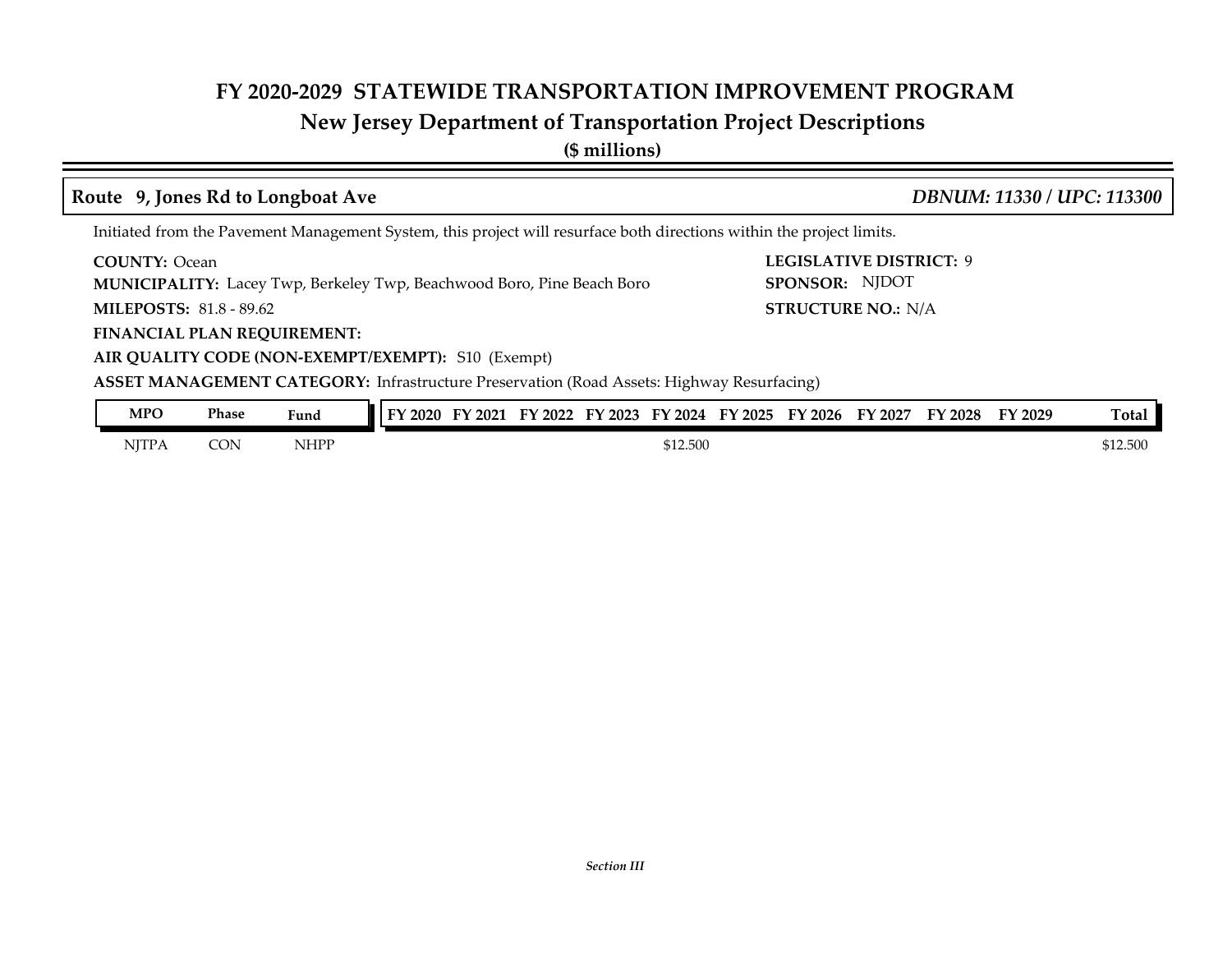# **New Jersey Department of Transportation Project Descriptions**

**(\$ millions)**

#### **Route 9, Wrights Lane to Harbor Road** *DBNUM: 15400 / UPC: 154000*

Initiated from the Pavement Management System, this project will resurface within the project limits.

**COUNTY:** Cape May

**MUNICIPALITY:** Upper Twp

**MILEPOSTS: STRUCTURE NO.:** 23.4-28.46 & 28.84-30.7

**FINANCIAL PLAN REQUIREMENT:**

**SPONSOR:** NJDOT **STRUCTURE NO.: N/A** 

**LEGISLATIVE DISTRICT:** 1

**AIR QUALITY CODE (NON-EXEMPT/EXEMPT):** S10 (Exempt)

**ASSET MANAGEMENT CATEGORY:** Infrastructure Preservation (Road Assets: Highway Resurfacing)

| <b>MPO</b> | Phase | Fund | 2020<br>ТV | ' 2021  | 2022<br>FУ | FY 2023 | FY 2024 | FY<br>12025 | FY 2026 | FY 2027 | FY 2028 | FY 2029 | m.<br>[otal     |
|------------|-------|------|------------|---------|------------|---------|---------|-------------|---------|---------|---------|---------|-----------------|
| SJTPO      | CON   | NHPP |            | \$8.200 |            |         |         |             |         |         |         |         | 20 nn<br>DO.∠UU |